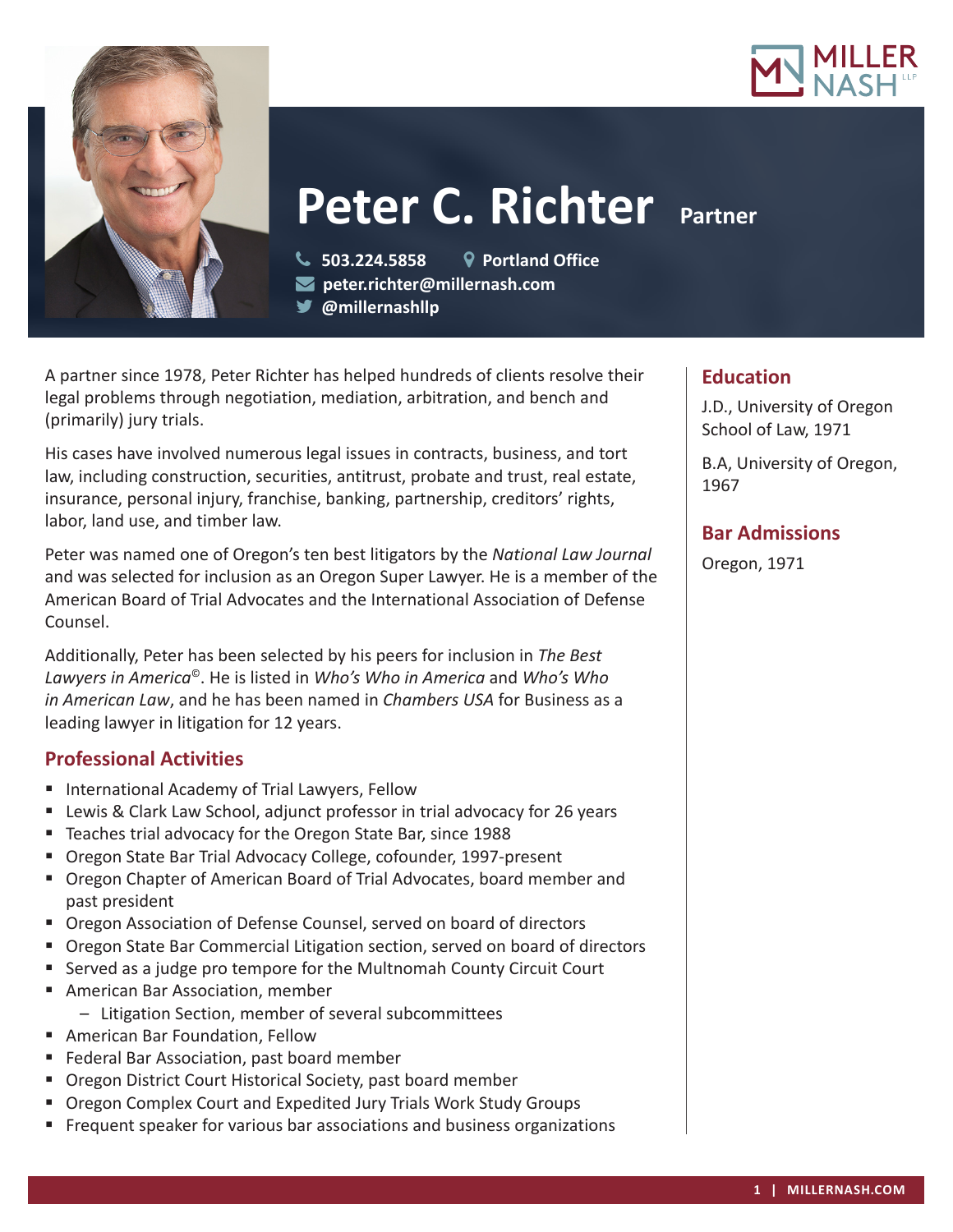

### **Civic Activities**

- Multnomah Athletic Club, past president
- Pacific Crest Outward Bound School, past advisory board member
- **Parry Center for Children, past board member**
- National Conference of Christians and Jews, past board member
- Campaign for Equal Justice, advisory board member

#### **Publications**

- "To 'Litigate' or 'Advocate'," Multnomah Bar Association, *Multnomah Lawyer* (Mar. 2015)
- "But What if I Rarely Go to Trial?" *Persuasive Advocacy in Labor and Employment Law* (2010)
- "Oregon Supreme Court Win for the Zidell Companies Could Mean Millions in Insurance Coverage," Miller Nash (Nov. 2008)
- "Need a Lawyer? Choose an Advocate, Not a 'Litigator' or 'Junkyard Dog,'" *Vancouver Business Journal* (Nov. 2008)
- Trial Advocacy Handbook, Lewis & Clark Law School (1988)

#### **Presentations**

- "Opening Statements," Multnomah Bar Association, Young Lawyers Section CLE workshop (Apr. 2018)
- "19th Annual Oregon Trial Advocacy College," Oregon State Bar (Oct. 2017)
- "Corporate Representative Depositions," Oregon Association of Defense Counsel, 2015 Fall Seminar (Nov. 2015)
- "Opening Statements," Multnomah Bar Association, Advanced Litigation Skills CLE series (Sept. 2015)
- "Theories of Persuasion—Finding the Story," Oregon Law Institute of Lewis & Clark Law School, Trial Practice: It's All About Persuasion CLE seminar (June 2015)
- "Musings from a Curmudgeon Advocate," Multnomah Bar Association, Young Lawyers Section Lunch & Learn series (Mar. 2015)
- "Which Forum to Use and When," Federal Bar Association, April Luncheon (Apr. 2014)
- "Winning Approaches to Opening Statements & Closing Arguments," Multnomah Bar Association (June 2012)
- "From Opava to Yakima—An Immigrant's Tale," Town Club of Portland (Feb. 2012)
- "Problems in Mergers and Acquisitions—or How to Recognize the Scum Bag Manual!" Oregon State Bar, Commercial Litigation Section meeting (Nov. 2011)
- "Persuasive Advocacy," Oregon State Bar, 13th Annual Trial Advocacy College (Oct. 2011)
- "Making the Most of Discovery in Federal Court," Federal Bar Association, Young Lawyers CLE, panelist (Apr. 2010)
- "Preserving the Jury System," Lewis & Clark Law School (Apr. 2010)
- "Advocacy," American Bar Association Section of Litigation, Critical Trial Skills for Legal Services Attorneys seminar (Mar. 2010)
- "Beyond Mad Men-The Science of Persuasion," Oregon State Bar Litigation Section, 17th Annual Litigation Institute & Retreat, moderator (Mar. 2010)
- "Persuasive Advocacy from Quintillion to Tigar," Oregon State Bar Litigation Section, 15th Annual Litigation Institute & Retreat (Mar. 2008)